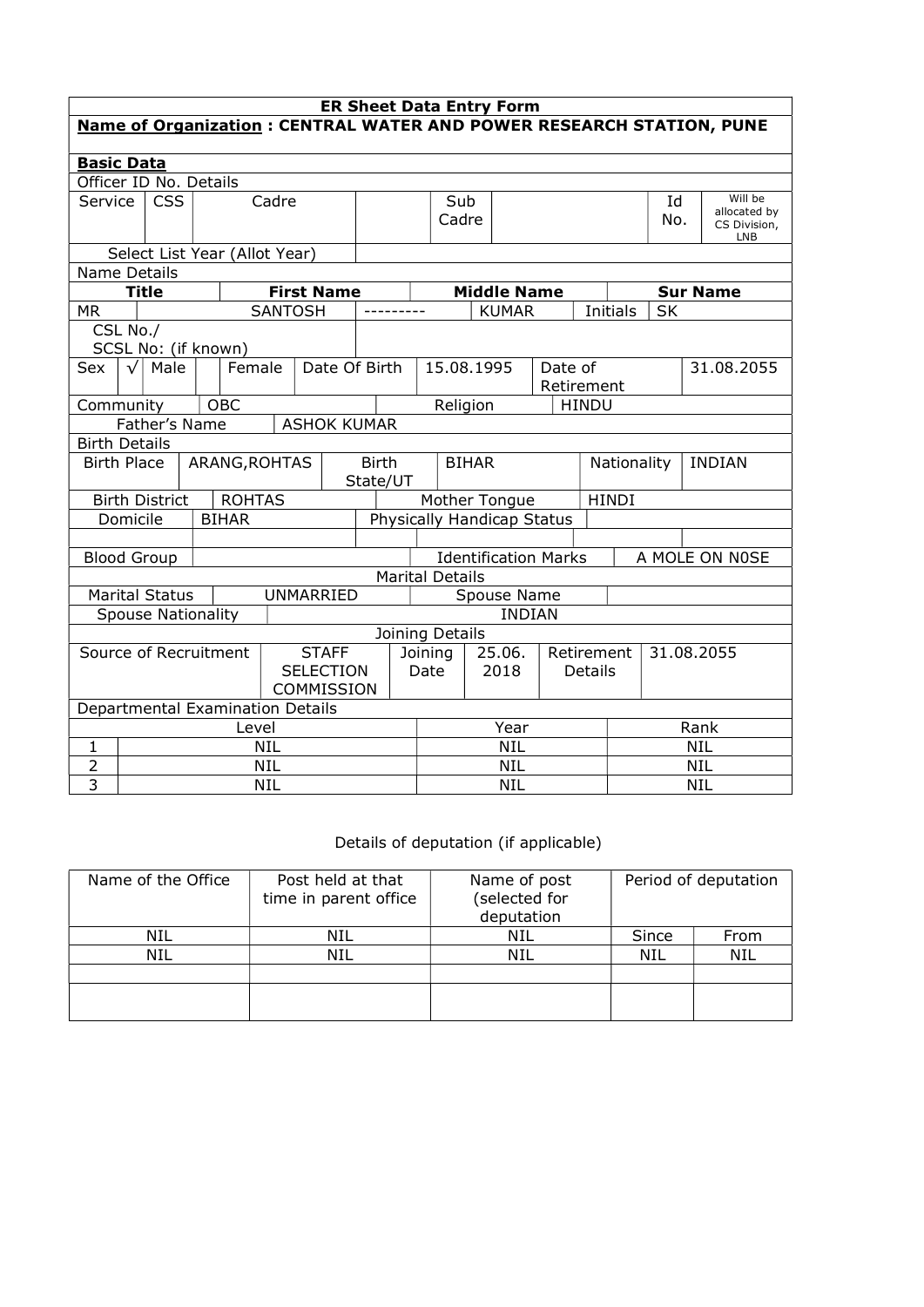|            | Details of Foreign Visit |         |              |                |                  |  |  |  |  |  |  |  |
|------------|--------------------------|---------|--------------|----------------|------------------|--|--|--|--|--|--|--|
|            | Place of Visit           | Date of | Post held at | Whether it     | Details of visit |  |  |  |  |  |  |  |
| No.        |                          | visit   | that time    | is a           |                  |  |  |  |  |  |  |  |
|            |                          |         |              | personal or    |                  |  |  |  |  |  |  |  |
|            |                          |         |              | official visit |                  |  |  |  |  |  |  |  |
| <b>NIL</b> | NIL                      | NIL     | NIL          | NIL            | NIL              |  |  |  |  |  |  |  |

| Transfer/Posting Detail (if applicable) |                   |      |  |  |  |  |  |  |  |  |
|-----------------------------------------|-------------------|------|--|--|--|--|--|--|--|--|
| Place                                   | Period of posting |      |  |  |  |  |  |  |  |  |
|                                         | Since             | From |  |  |  |  |  |  |  |  |
| <b>NIL</b>                              | NIL               | NIL  |  |  |  |  |  |  |  |  |

| Remarks (if any)                                                                                          |                |                |                                                                       |                      |                |                  |                  |              |  |  |
|-----------------------------------------------------------------------------------------------------------|----------------|----------------|-----------------------------------------------------------------------|----------------------|----------------|------------------|------------------|--------------|--|--|
| Language known                                                                                            |                |                |                                                                       |                      |                |                  |                  |              |  |  |
|                                                                                                           |                |                |                                                                       |                      | <b>Read</b>    | <b>Write</b>     |                  | <b>Speak</b> |  |  |
| Indian Language<br>Known                                                                                  |                |                |                                                                       |                      |                |                  |                  |              |  |  |
| 1                                                                                                         |                | <b>HINDI</b>   |                                                                       |                      | <b>YES</b>     | <b>YES</b>       |                  | <b>YES</b>   |  |  |
| $\overline{2}$                                                                                            |                | <b>ENGLISH</b> |                                                                       |                      | <b>YES</b>     | <b>YES</b>       |                  | <b>NO</b>    |  |  |
|                                                                                                           |                |                |                                                                       |                      |                |                  |                  |              |  |  |
|                                                                                                           |                |                |                                                                       |                      |                |                  |                  |              |  |  |
|                                                                                                           |                |                |                                                                       |                      |                |                  |                  |              |  |  |
| Foreign Languages<br>1                                                                                    |                | <b>NIL</b>     |                                                                       |                      | <b>NIL</b>     | <b>NIL</b>       |                  | <b>NIL</b>   |  |  |
| 2                                                                                                         |                | <b>NIL</b>     |                                                                       |                      | <b>NIL</b>     | <b>NIL</b>       |                  | <b>NIL</b>   |  |  |
| 3                                                                                                         |                | <b>NIL</b>     | <b>NIL</b>                                                            |                      |                | <b>NIL</b>       |                  | <b>NIL</b>   |  |  |
| Qualification (Use extra photocopy sheets for multi qualifications, experience, training, awards details) |                |                |                                                                       |                      |                |                  |                  |              |  |  |
| Qualification                                                                                             | Discipline     |                |                                                                       |                      |                | Specialization 1 |                  |              |  |  |
| <b>B.Sc</b>                                                                                               | <b>PHYSICS</b> |                |                                                                       |                      | <b>SCIENCE</b> |                  |                  |              |  |  |
| Year                                                                                                      |                |                | <b>CGPA</b><br>Division                                               |                      |                |                  | Specialization 2 |              |  |  |
| 2016                                                                                                      |                |                | <b>FIRST CLASS</b>                                                    |                      |                |                  |                  |              |  |  |
| Institution                                                                                               |                |                | University                                                            |                      |                | Place            |                  | Country      |  |  |
| R.M.D.C.D. RAI COLLEGE<br><b>NOWAN KOCHAS</b><br><b>ROHTAS</b>                                            |                |                | <b>VEER KUNWAR</b><br><b>KOCHAS</b><br>SINGH UNIVERSITY<br><b>ARA</b> |                      |                |                  | <b>INDIA</b>     |              |  |  |
| <b>Experience</b>                                                                                         |                |                |                                                                       |                      |                |                  |                  |              |  |  |
| Type of Posting                                                                                           | GROUP 'C'      |                |                                                                       |                      |                |                  |                  |              |  |  |
|                                                                                                           |                |                |                                                                       |                      |                |                  |                  |              |  |  |
| Designation                                                                                               |                |                |                                                                       | LOWER DIVISION CLERK |                |                  |                  |              |  |  |
|                                                                                                           |                |                |                                                                       |                      |                |                  |                  |              |  |  |
| Ministry                                                                                                  |                |                | MINISTRY OF WATER RESOURCES                                           |                      |                |                  |                  |              |  |  |
|                                                                                                           |                |                |                                                                       |                      |                |                  |                  |              |  |  |